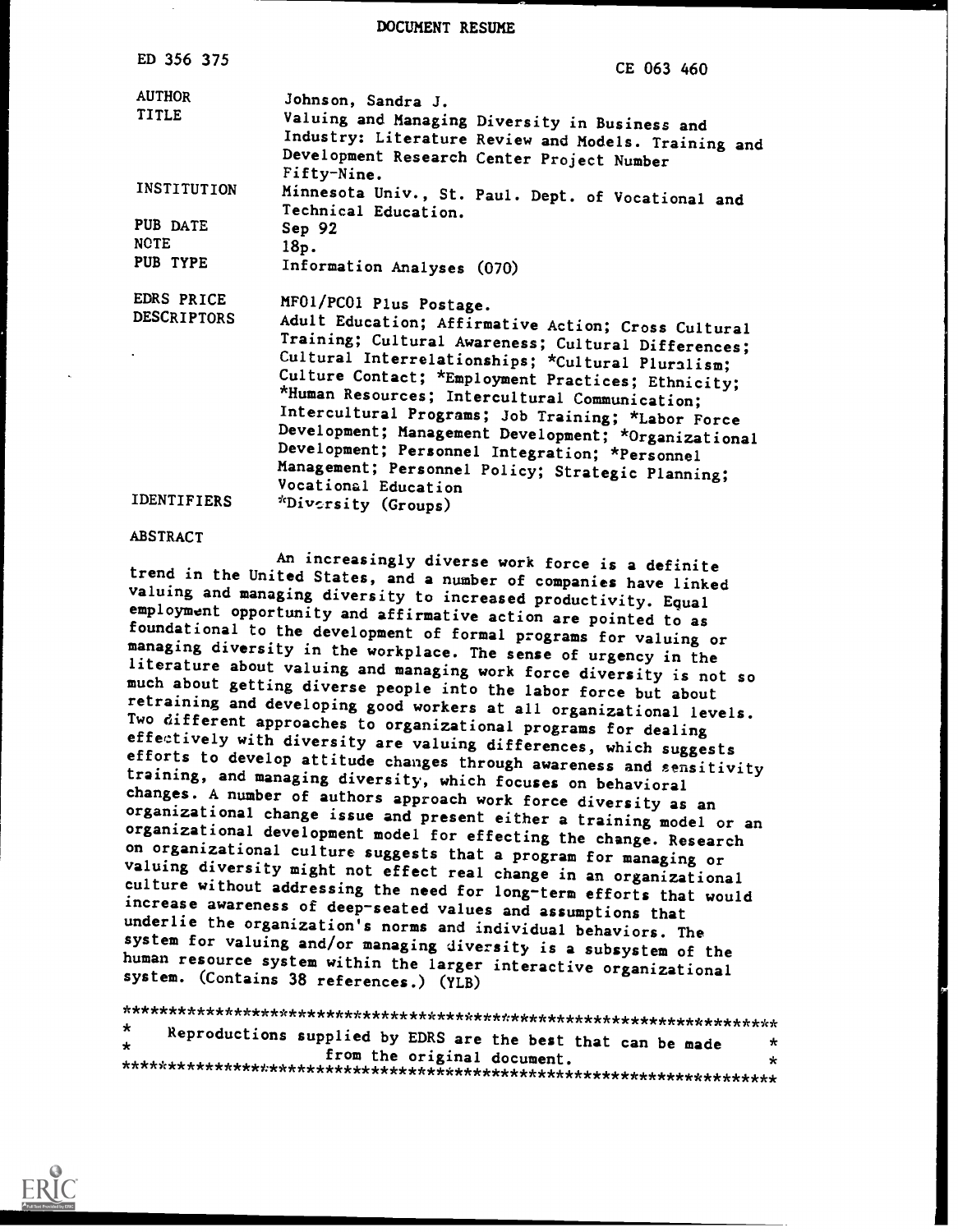2O  $\blacktriangleright$ က  $\bullet$ **LO** က ED<br>E

# TRAINING AND

## DEVELOPMENT

### RESEARCH

### **CENTER**

Project Number Fifty-Nine

#### VALUING AND MANAGING DIVERSITY IN BUSINESS AND INDUSTRY: LITERATURE REVIEW AND MODELS

Sandra J. Johnson

September 1992

university of minnesota DEPARTMENT OF VOCATIONAL AND TECHNICAL EDUCATION . ST. PAUL, MINNESOTA

U.S. DEPARTMENT Of EDUCATION Office of Educahonat Research and improvement EDUCATIONAL RESOURCES INFORMATION

/21 This document has been reproduced as received from the person or organization or organization

U Mmor changes have been made to improve reproduction civalitV

Points of view or opinions stated in this document do not necessarily represent official

**ERIC BEST COPY AVAILABLE** 

063460

"PERMISSION TO REPRODUCE THIS MATERIAL HAS BEEN GRANTED BY

HUA have

 $\mathbf{z}$  and  $\mathbf{z}$ TO THE EDUCATIONAL RESOURCES INFORMATION CENTER (ERICI."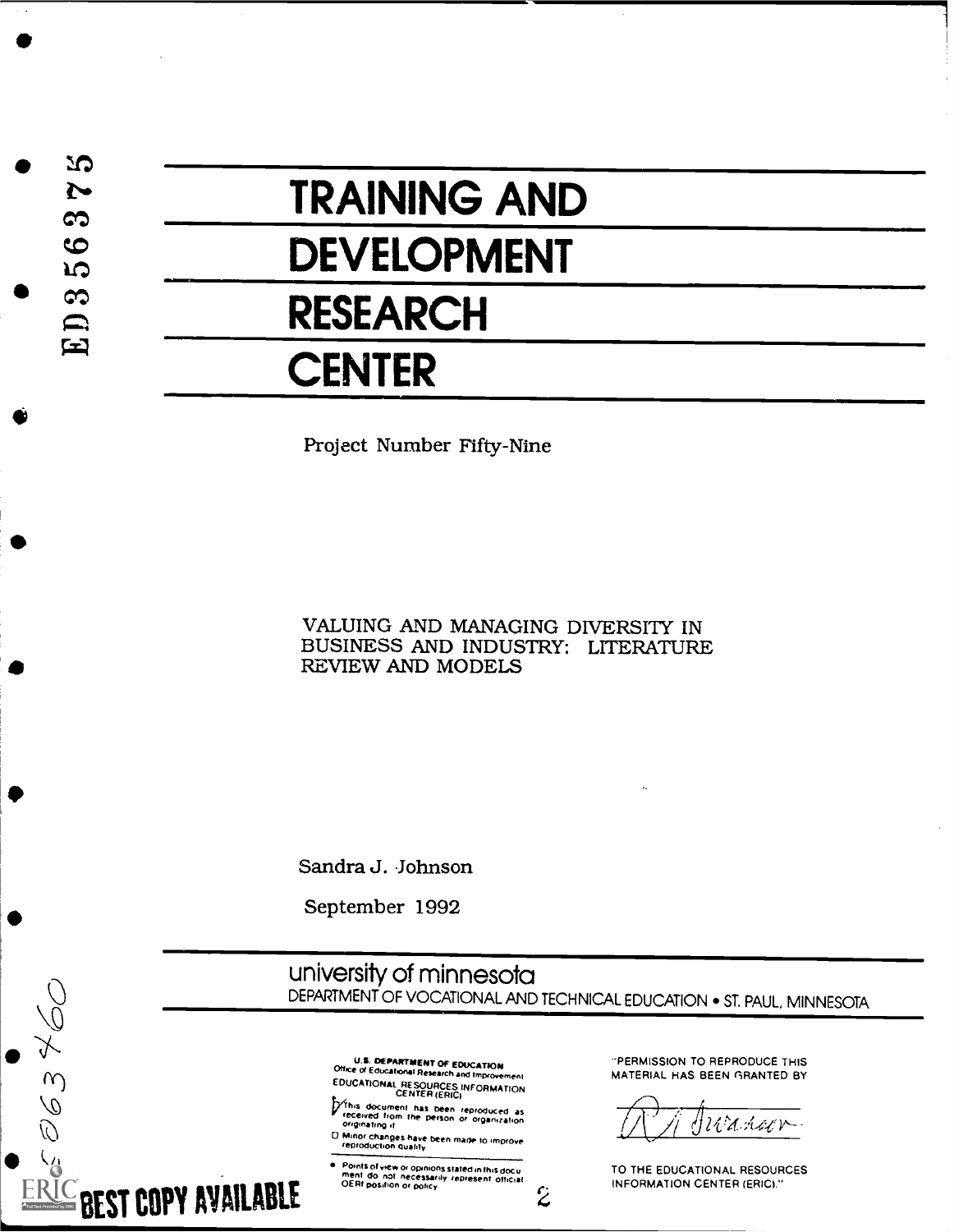### Valuing and Managing Diversity in Business and Industry

1

In recent years, the demographics of the U.S. workforce have been changing in the direction of increasing diversity (Jones, 1989; Johnston & Packer, 1987). Within the last decade, a number of large companies have responded to this increasing diversity with human resource development programs designed to "manage diversity" or "value differences" in the workplace.

Many individuals involved in valuing and managing diversity efforts state that their programs go beyond compliance with the Equal Employment Opportunity and Affirmative Action Act (EEO/AA) to address bottom-line business issues (Thomas, 1990; Elshult & Little, 1990; Sabur, 1991; Walker, 1991). A number of companies have linked valuing diversity to increased productivity. However, there is little evidence that such statements are based on objectively measured bottom-line results rather than opinions or intuitive judgments. If valuing and managing diversity in the workplace is truly a business issue, then it is important to know more about what it is, define it mere clearly, and begin to measure and evaluate its effects in a systematic and objective manner. The following literature review and models serve as a step in that direction.

#### Review of Literature

Workplace diversity is currently an important issue in the human resource development (HRD) literature. Articles in newspapers, magazines, and practitioner-oriented journals abound. A search of the literature revealed a number of practitioner-oriented articles, case studies, intuitive conceptual models, and definitions, but a dearth of empirical research studies on the topic.

Sup)orting literature from other fields such as management, social psychology, sociology, organization development (OD), cross-cultural studies, intercultural training, and education can provide some research-based support for effective formal workplace programs for valuing and/or managing diversity.

Although little research is currently available on valuing and managing diversity, there is a good deal of information in the literature about what some companies have been doing, which helps strengthen the forming of the problem and will be helpful for the theory-building process. In a discussion about theory



 $\Im$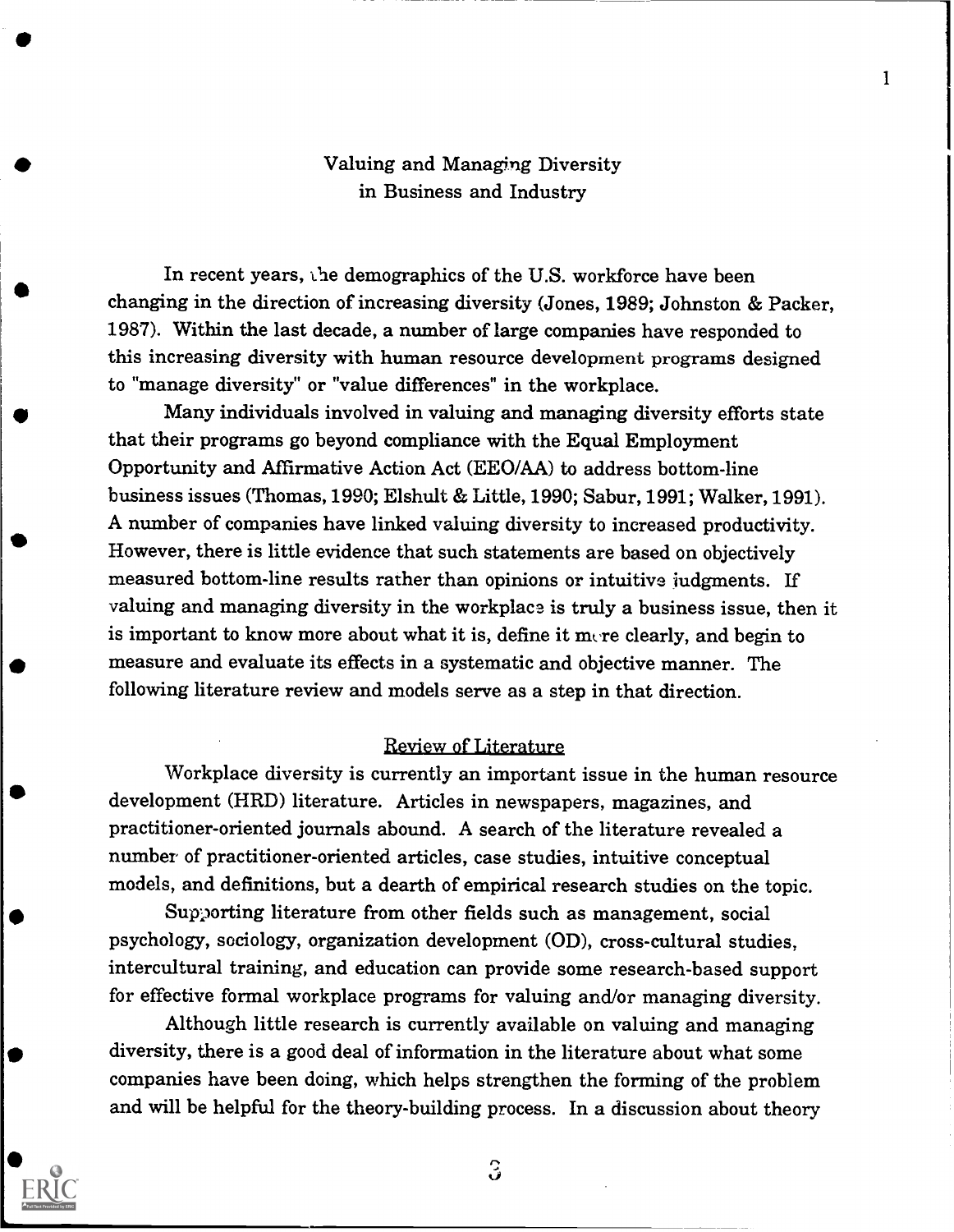building in applied areas, Dubin (1983) acknowledges the significant contribution practitioners can make to the theorist-researcher's theory-building process "by providing the knowledge of the real world that comes from constant experience with it" (p. 37). Dubin adds that the practitioner's contribution might include clues to the units of a model, as well as to what objective and observable indicators might be useful for testing and measurement. This researcher approached the available literature with this idea in mind.

#### Terms and Definitions,

The following terms and definitions are rudimentary and broadly interpreted from the literature review.

• Diversity - refers to a broad range of differences among employees, including race, gender, age, ethnicity, physical abilities, sexual orientation, education, and so or...

Managing Diversity - refers to the effective utilization of the diversity of the workforce to accomplish organizational goals.

• Valuing Diversity/Differences - refers to a change in perspective in regard to the diversity of individual workers in an organization; the change is from regarding differences as a disadvantage to seeing them as an important asset.

Multiculturalism - refers to "the process of recognizing, understanding and appreciating cultures other than one's own" (Batts, 1989, p. 33).

Formal Training Program - refers to a training cr human resource development system explicitly designed to help an organization accomplish the objectives of valuing or managing diversity to meet overall organizational mission and goals.

<u>Moving from Equal Employment Opportunity and Affirmative Action (EEO/AA) to</u> <u>Valuing and Managing Diversity as an Asset</u>

A number of authors point to equal employment opportunity (EEO) and affirmative action (AA) programs as foundational and/or precursors to the



 $\zeta$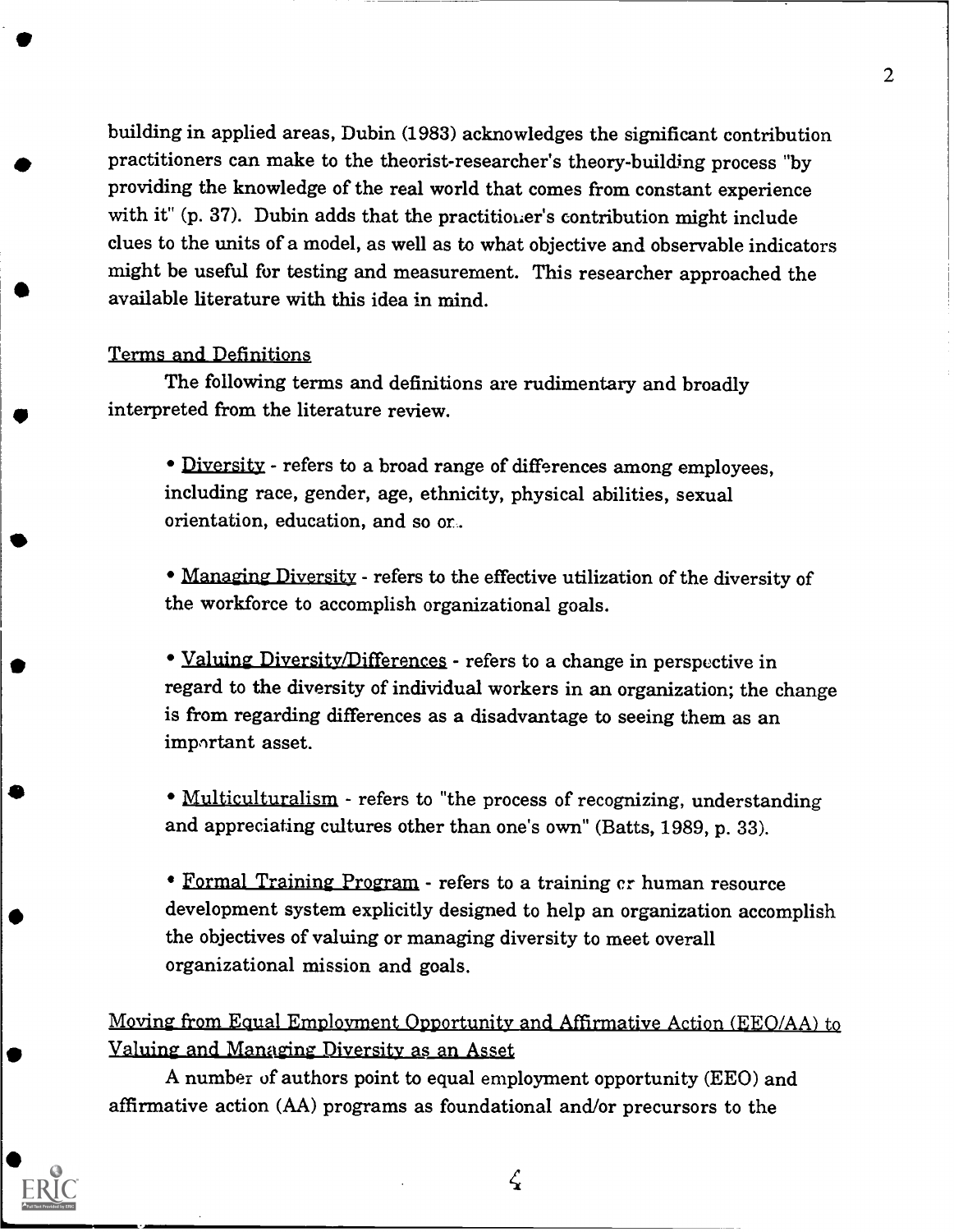development of formal programs  $f_{11}$  ing or managing diversity in the workplace. Giraldo (1991) reviews the nistory of the struggle to achieve equality in the U.S. workforce, from antidiscrimination legislation to equal employment opportunity to affirmative action and beyond to valuing diversity. Walker (1991) depicts her company's (Digital Equipment Corporation) struggle to move beyond the "us" versus "them" dilemma that was a by-product of the organization's efforts to deal with EEO/AA responsibilities. Their valuing differences core group program developed out of small -group work to identify and overcome barriers to working together as productive teams.

Jackson and Holvino (1986, pp. 87-90) describe the process of moving from a monocultural to a multicultural organization, in which two of the stages are EEO/Compliance and Affirmative Action. (For more detail about their model, see page 7.) At this point or level of development, the organization is still considered monocultural, though moving towards becoming multicultural.

Thomas (1986, pp. 2-6) critically depicts the process for managing diversity in organizations, which has been spawned by affirmative action programs, as a "pipeline" cycle. He theorizes that the affirmative action cycle has concentrated only on getting women and minorities into the organization (pipeline). It has been self-defeating for organizations and for individual employees because it has focused solely on recruitment of qualified minorities and women without providing for their development or the support needed to keep them from merely plateauing and stagnating at lower levels of the organization.

In a later article, Thomas (1990) equates organizational affirmative action programs with a "boarding pass" strategy for minorities and women when what they really need is an "upgrade" (pp. 108-109). He perceives that the importance of affirmative action programs is transitional in nature. These initiatives have served to get diverse people into the workforce, but they have not provided for real change, that is, integration and upward mobility. It has been a short-term rather than a long-term solution, which has led to employee dissatisfaction and turnover.

Figure 1 summarizes these perceptions of the history of and perspectives on diversity in the workforce.



5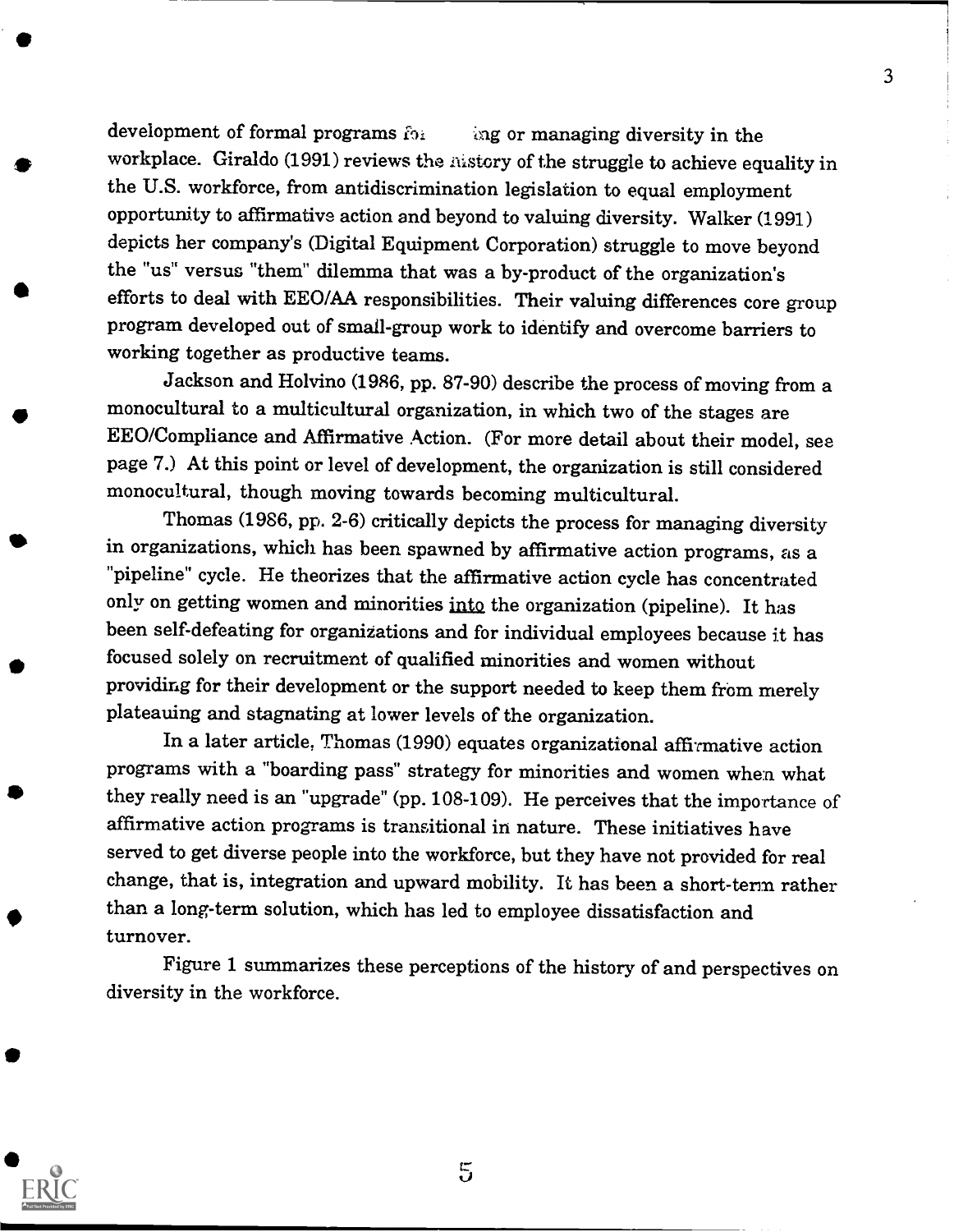

#### Figure 1. Perspectives on Diversity in the Workplace

#### Diversity as a business issue

ويجوز والمنا

There is a sense of urgency in the literature about valuing and managing workforce diversity. It is not so much about getting diverse people into the workforce--they are already there and will continue to enter in greater numbers into the next century ( Fernandez, 1991; Jasinowsky, 1990; Jamieson & O'Mara, 1.991; Johnston & Packer, 1987; Loden & Rosener, 1991). It is more about retaining and developing good workers at all organizational levels. This involves an organizational paradigm change--viewing diversity as an opportunity and an asset to be valued and managed (Jamieson & O'Mara, 1991; Johnson, 1992; Loden & Rosener, 1991). .

A number of authors have stated that the labor pool is tight and shrinking. What has traditionally been the primary working group (native-born white males) will comprise only about 20 percent of new entrants by the year 2000 (Jasinowsky, 1990; Staff, 1990; Johnston & Packer, 1987). According to Roberts T. Jones (1989), Assistant Secretary for Employment and Training, U.S. Department of Labor, it is not now, nor in the near future, a buyer's market. Employers will be under pressure to find and retain good workers if they want to remain competitive in the national and global marketplace (Purnell & Tervalon, 1991).

It has been suggested in the literature that there are at least two different approaches to organizational programs for dealing effectively with diversity: (a) valuing differences or diversity, which suggests efforts to develop attitude changes through awareness and sensitivity training; and (b) managing diversity, which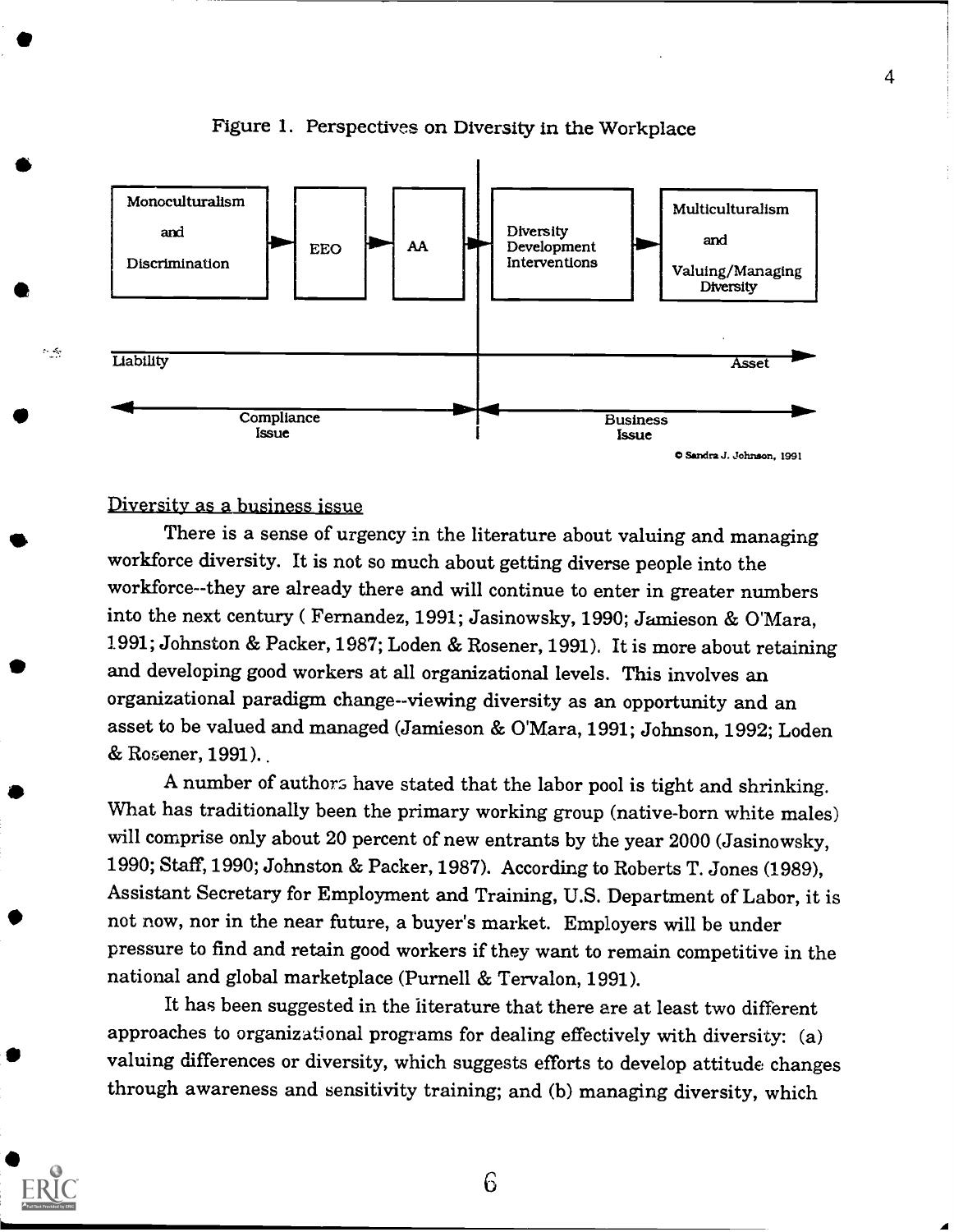focuses on behavioral changes. Geber (1990) presents a number of mini-case studies of diversity training programs in organizations, such as Digital Equipment Corporation, Hewlett Packard, Honeywell, and U.S. West, with viewpoints that range on a continuum from awareness and sensitivity training to situational management to training for behavioral changes.

Several authors looked at employee turnover as an important issue in regard to changing the demographics and the shrinking of the labor pool. Fitz-Enz (1990, p. 25) states that turnover is a symptom of ineffective retention management. He posits that the recruitment and retention of competent employees will be the greatest human resource development challenge of the 1990s. He recommends a systematic approach to retention management that should include mant, ing organizational structure and culture, as well as systems for selection, career development, pay and benefits, and employee support programs (p. 26). Fitz-Enz mentions but does not cite research carried out in the early 1980s connecting employee self-esteem and responsibility to enhancing productivity and commitment to the organization.

Jamieson & O'Mara (1991) lay out a "flex-management" system in support of the retention and development of diverse but valuable employees. Their definition of diversity is broad--beyond cultural and gender differences. They propose moving away from a traditional, "one-size-fits-all" management style to managing flexibly while also managing for performance.

Esty (1990) recommends understanding and measuring the costs of turnover in an organization and emphasizes the connection between commitment and retention in relation to productivity. The author refers to (but does not cite) research studies that support this connection (p. 11).

O'Reilly, Caldwell, and Barnett (1989) report on a research study on relationships among work group demography, work group social integration, and worker turnover. Though they caution they turnover might be related to many factors in an organization beyond those for which they controlled in their study (i.e., wage rates, benefits, company policies, and job characteristics), they found a link between social integration in work groups and retention of individual workers. Their finding was also supported by results from other studies they cite linking social integration with group cohesiveness based on factors such as similarities in attitudes developed over time. In light of the above observations and study, employee retention might be looked at as a possible indicator for

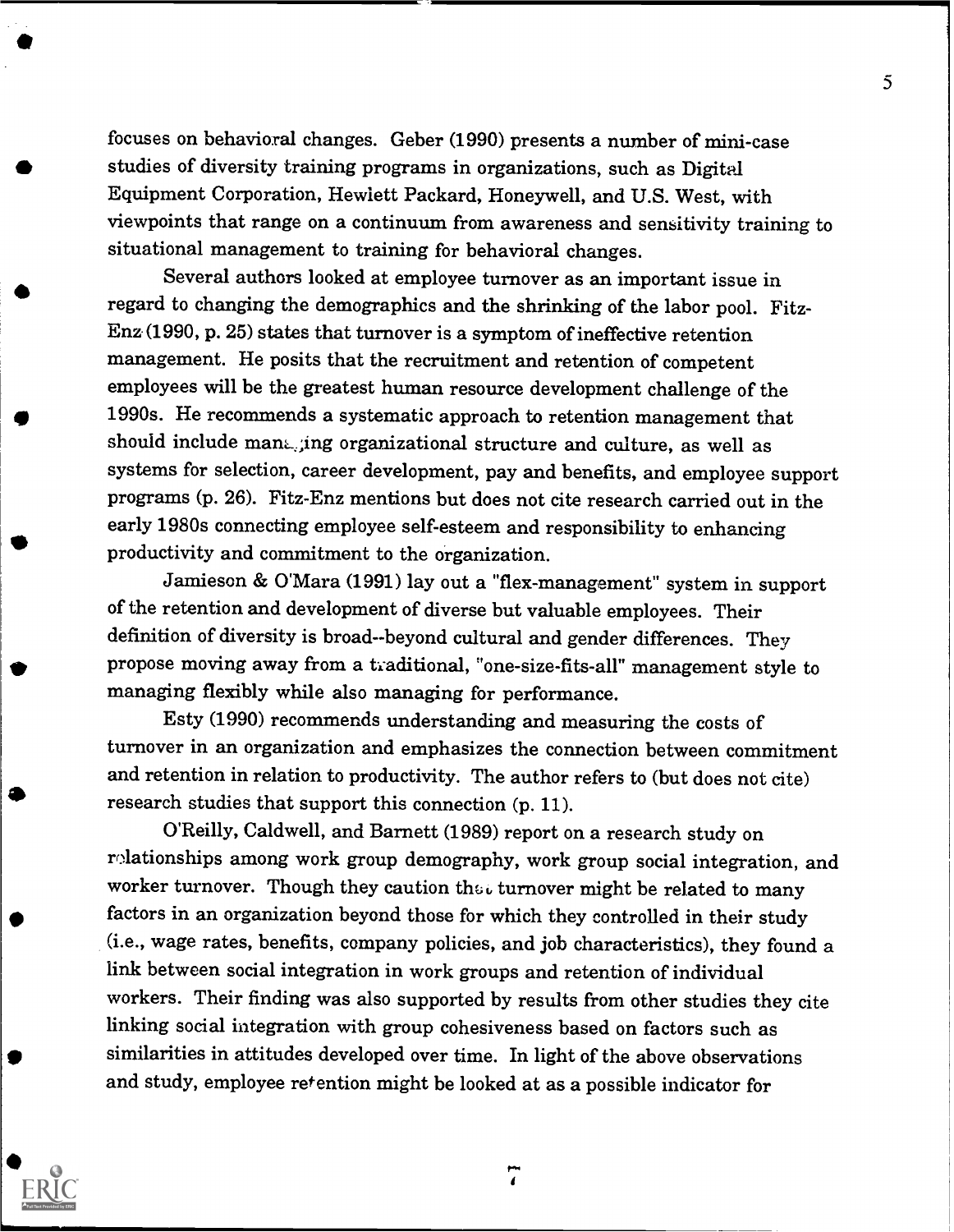measuring the effects of valuing diversity programs such as that described by Walker (1991) at Digital Equipment Corporation.

#### Diversity as a training and development issue in organizations

(OD) model for effecting the change or some aspect of the change. Hentges, A number of authors approach workforce diversity as an organizational change issue and present either a training model or an organization development Yaney, and Shields (1990) focus on ethnic differences of workers from different cultures or cultural backgrounds. They develop a five-step interethnic training model, or process, which they base on a model that was developed for multinational training. The model involves both the trainers and the trainees in the assessment and analysis of needs (step one) in order to cultivate ownership in the resulting training program objectives (step two). Steps three, four, and five include low risk, nonthreatening training designs, sharing evaluation and feedback with trainees, and follow-up or maintenance training. The authors emphasize the importance of cultural awareness and sensitivity on the part of the trainers, managers, and supervisors in the organization.

> Mandell and Kohler-Gray (1990) emphasize management development in their four-phase model for developing diverse people for management. The phases are (1) assessment of the organization's commitment to diversity and identification of key management skills and abilities needed at different levels; (2) skills development in integrated training programs using bias-free materials; (3) a "life in the organization" component that includes organization-wide valuing differences workshops, career-growth support programs, and individual growth opportunities such as mentoring and networking; and (4) evaluation of the management development program and its effectiveness as evidenced by the increasing diversity in management (pp. 43-47).

Batts (1989) emphasizes the fact that any kind of change model to move an organization from monoculturalism toward multiculturalism or cultural diversity is a long-term process, not a one-time event. It is important for those who work as consultants or change agents in an organization to assess and address where the organization currently is in terms of diversity--its awareness level--before deciding what steps to take.

Lamb (1991) recommends thoroughly assessing an organization's cultural readiness before initiating a valuing differences program. An assessment should help the organization determine what level or type of intervention will be most



 $8^{\circ}$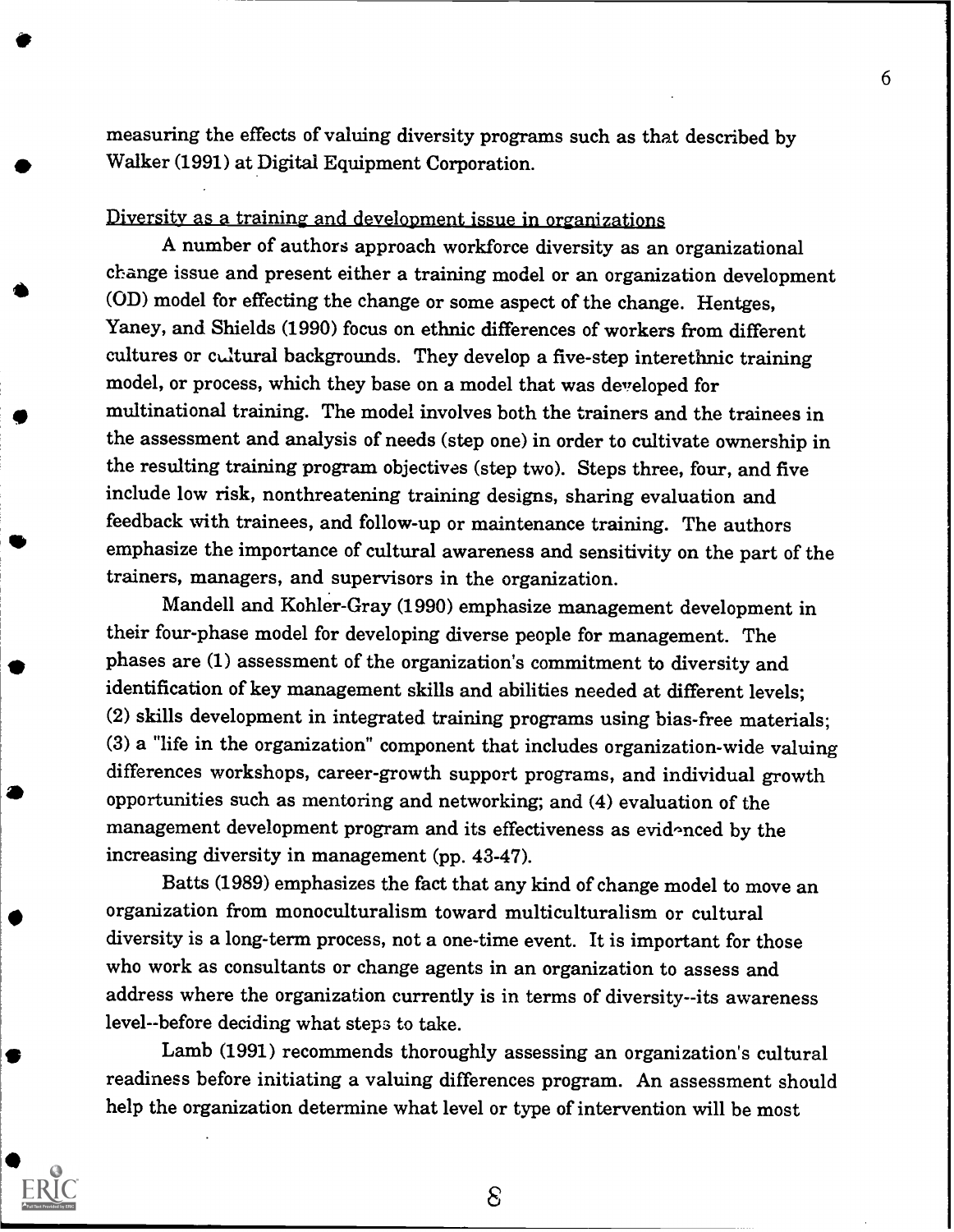effective and successful in their culture. The author provides guidelines based on an assessment model of "Ready  $=$  Willing  $+$  Able" and offers examples from the culture of a large hospital to illustrate the process.

7 - Jan 19

DeBardelaben (1991) also expresses the importance of assessing an organization's level of readiness for a valuing differences OD intervention in order to choose an intervention that will be successful in that particular organization. The author's guidelines include assessment of top management, assessment of racial awareness in the organization, and assessment of employee satisfaction, that is, their perceptions of their work environment and their value to the organization.

From his work with a number of large U.S. companies who were trying to develop successful programs to manage their diverse workforces, Thomas (1990) developed a set of ten guidelines as a framework for developing organizational programs that affirm diversity. These guidelines start with clarifying the motivation for managing and valuing diversity in business terms because it is a business issue and the diversity is already there. The rest have to do with changing the culture through modifying vision, assumptions, systems, and models; supporting those who "pioneer" in the change process; and not giving special consideration or advantages to any one group. He emphasizes that affirmative action should continue as one of the guidelines because it is still a necessary, though not sufficient, element (pp. 112-117).

Jackson and Holvino (1986) present a description/definition of a multicultural organization and an OD model of six developmental stages for moving from a monocultural to a multicultural organization. An organization or its divisions and departments may move through (or get stuck or stay in) these sequential phases: (1) Exclusionary, (2) White Male Club, (3) EEO/Compliance, (4) Affirmative Action, (5) Redefining, and (6) Multicultural. Their multicultural OD model describes appropriate interventions for working with an organization in any one of the phases (p. 92).

From the literature review, it is evident that human resource development professionals recognize the importance of a systematic approach to any program for managing and/or valuing diversity in an organization. (Figure 2 summarizes these points as steps in a systematic process for moving an organization from a monocultural to a multicultural perspective.) A number of authors emphasized upfront assessment of the needs of the organization and its level of receptivity to a diversity program. Involving all levels of employees in the assessment process



 $\mathbf{S}$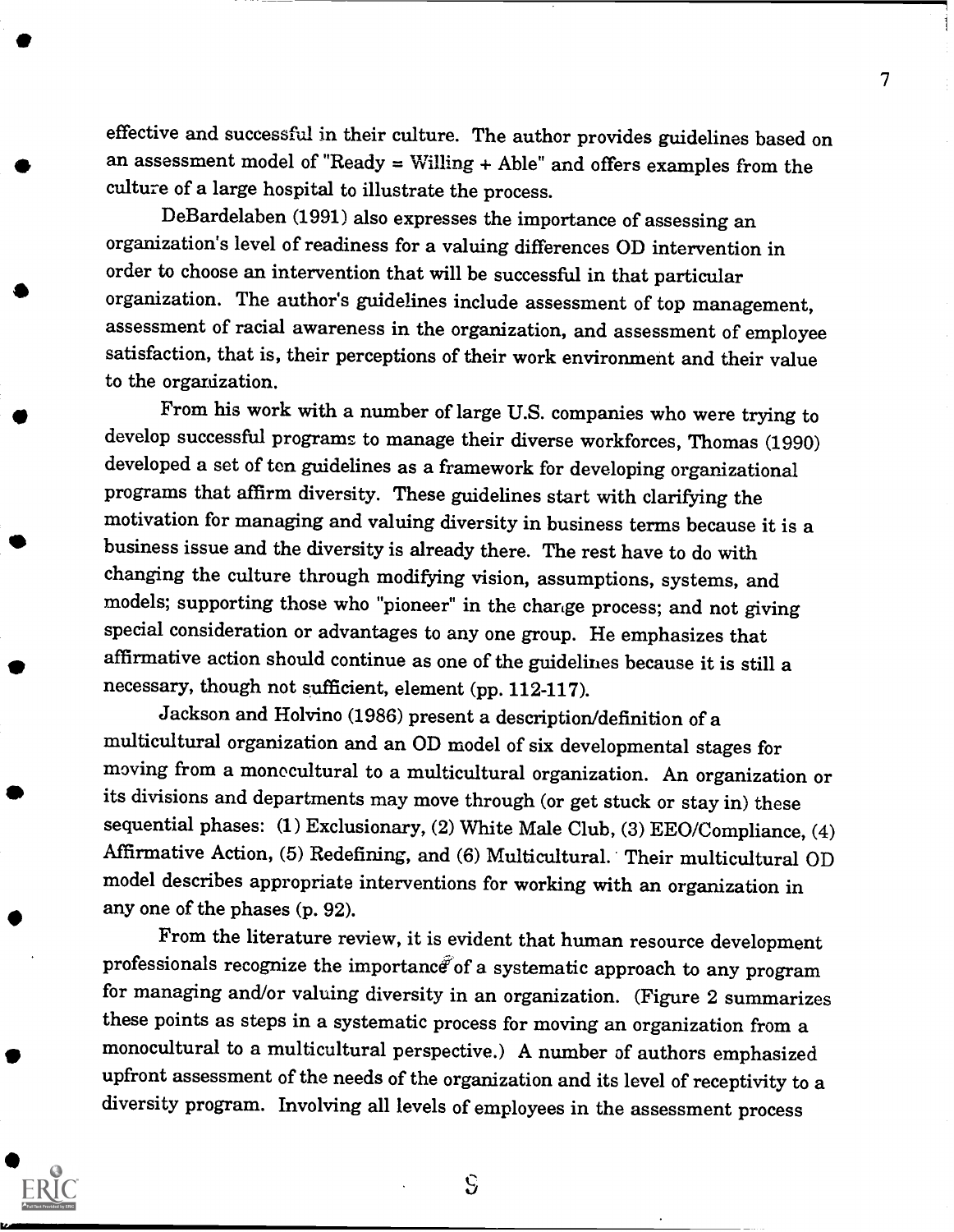and sharing feedback with them were considered important steps for ensuring buy-in of the resulting program objectives. The next steps included designing and implementing nonthreatening training and development interventions and



Figure 2. Monoculturalism to Multiculturalism: The Transformation Process

© Sandra J. Johnson. 1991

10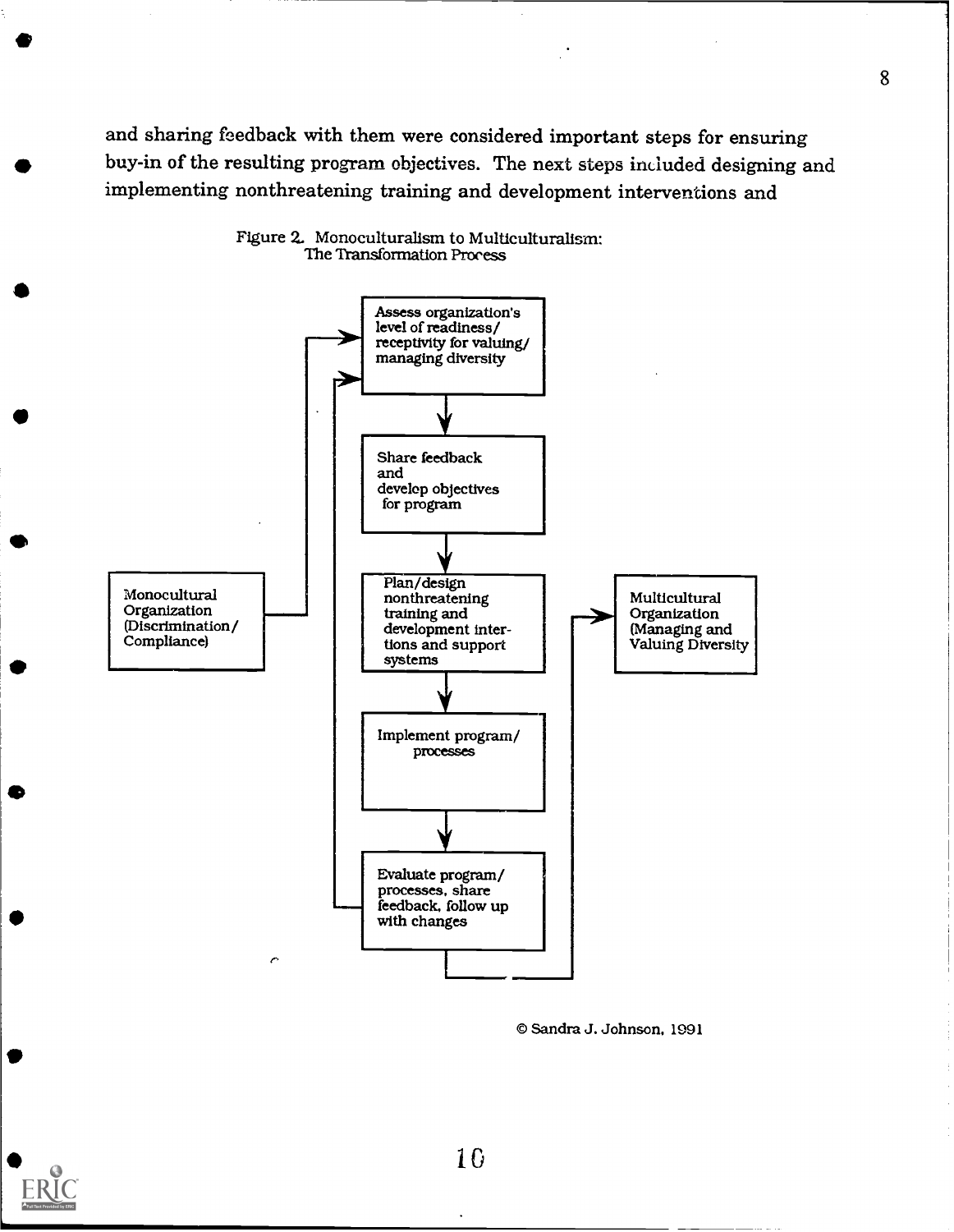supportive systems for employee development. Some authors suggested factors related to business goals of the organization- -such as employee retention and satisfaction and increases in the numbers of diverse employees at management and executive levels--as measures for evaluating the effectiveness of the programs.

9

#### Diversity and Organizational Culture

Adler (1983) conducted a two-phase survey of Canadian organization development (OD) professionals (all were members of the same professional organization) regarding the impact of cultural diversity on organizations and on the increased demand for OD work. In the first phase, interviewers trained by the author-researcher conducted a series of standardized, semi-structured interviews with 56 OD consultants. In the second phase, the author-researcher used a questionnaire based on the themes and issues that emerged from the interviews.

When the results from the 75 respondents to the questionnaire surprisingly differed from those of the interviewees regarding the impact of cultural diversity on an organization, the author-researcher ruled out methodological differences and traced the differences to an interesting finding: that the construct of "culture" had been a given in the questionnaire, but had not been specified in the interview phase. Those who were interviewed displayed a lack of awareness of culture (as in cultural diversity) as an issue having either a positive or a negative impact on organizations or on the role of the OD consultant. This was not the case with respondents to the questionnaire. Adler attributed this difference to the "invisibility of culture as an explanatory construct" (p. 361), that is, that there was an apparent lack of awareness of cultural diversity or its impacts.

In Adler's (1983) study, culture is addressed in a cross-cultural or multicultural sense. Employees bring with them a variety of cultural/ethnic backgrounds to the organization in which they work. This variety of backgrounds may also be referred to as groups to which employees belong. Besides these cultural group allegiances, employees also bring with them other social, political, educational, age, gender, ability (and so forth) "group" associations and differences. The "meeting" of diverse cultural backrounds and other group orientations of employees sets up the possibility for intergroup conflicts, which may in turn adversely affect job performance and overall organizational productivity.

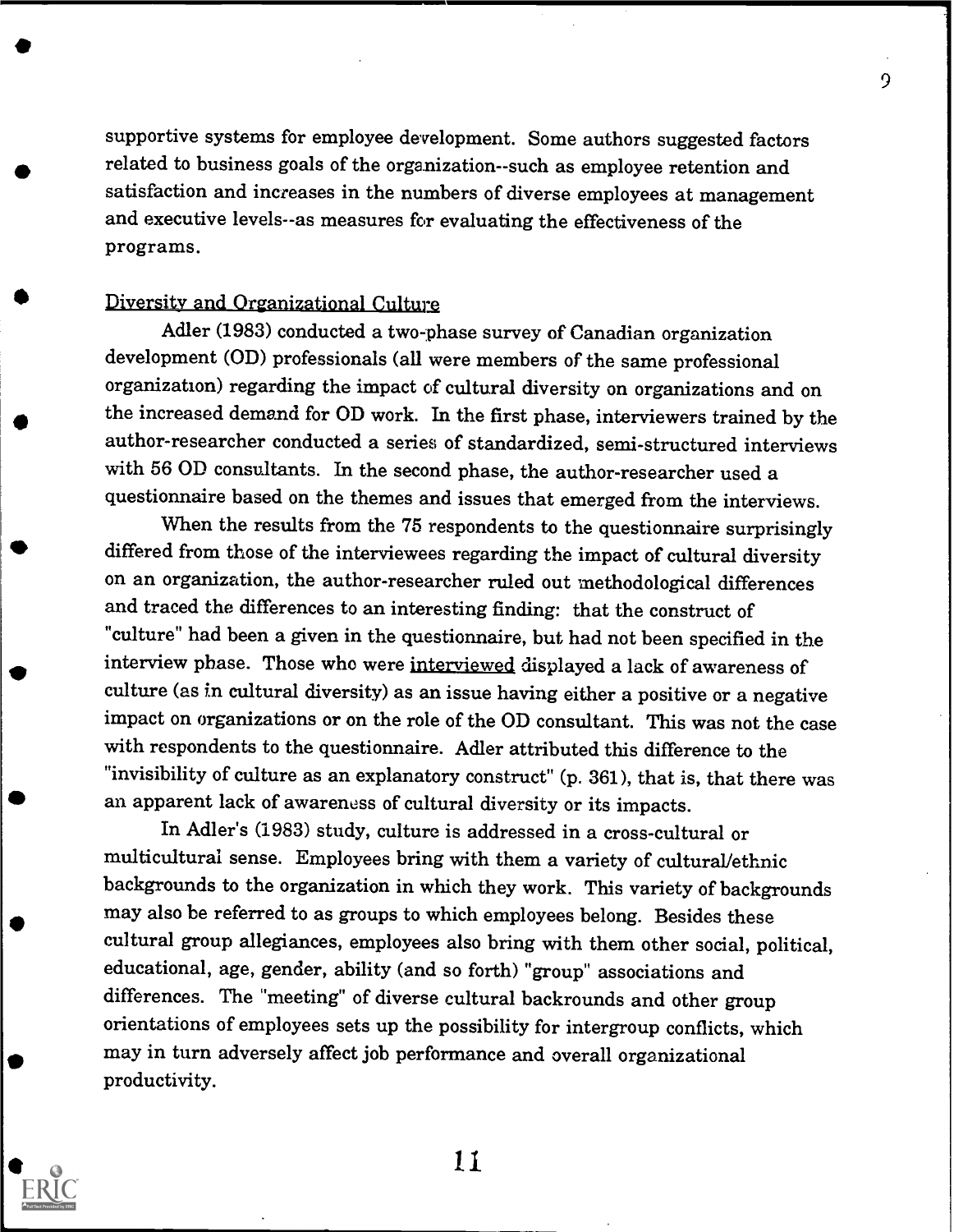In a classic study of the social psychology of intergroup relations, Sherif and Sherif (1965) discovered the importance of establishing superordinate goals- goals that members of two or more groups recognize as important and which cannot be accomplished by one group alone (p. 11). Establishing superordinate goals is a way of essentially re-grouping people from various groups (backgrounds/orientations) so that they are working together to accomplish common goals rather than competing against each other. Johnson (1991) discusses the implications of this and similar-type approaches in the valuing diversity small group work of an organization such as that at Digital Equipment Corporation (Walker, 1991).

Adler's (1983) reference to the "invisibility" of culture also reflects another definitional view of culture in which the organization itself is seen as a cultural entity. Schein (1983) defines the construct of culture as "the assumptions that underlie values and determine not only behavioral patterns, but also such visible artifacts as architecture, office layout, dress codes, and so on" (p. 14). It is the underlying cultural elements--the assumptions--that are the least "visible" and most difficult to change.

Dyer, Jr. (1986) explains organizational culture in terms of four levels: (1) artifacts (overt expressions: dress codes, stories, etc.); (2) perspectives (prescribed acceptable behaviors); (3) values (reflecting general goals, ideals, standards); and (4) assumptions (core underlying beliefs). These are given in order from most to least "visible," and therefore most to least accessible, in the change process (pp. 15-21). Cultural change theory views change as a long-term process in which the organization must get at the underlying assumptions as well as the more "visible" elements, or artifacts, in order for the culture to change.

Wilkins and Dyer, Jr. (1988) question the effectiveness of using questionnaires to help understand organizational culture change. They define organizational culture as "socially acquired and shared knowledge that is embodied in specific and general organizational frames of reference" (p. 523). These frames are a kind of shorthand that allows organization members to size up situations and deal with them appropriately in uncertain environments. They suggest ethnographic and historical methods as more effective ways to get a real understanding of an organization's culture, as cultures tend to become idiosyncratic, and different ones change differently (pp. 530-531). It suggests to this researcher that a program for managing or valuing diversity might not effect real change in an organizational culture without addressing the need for long-



12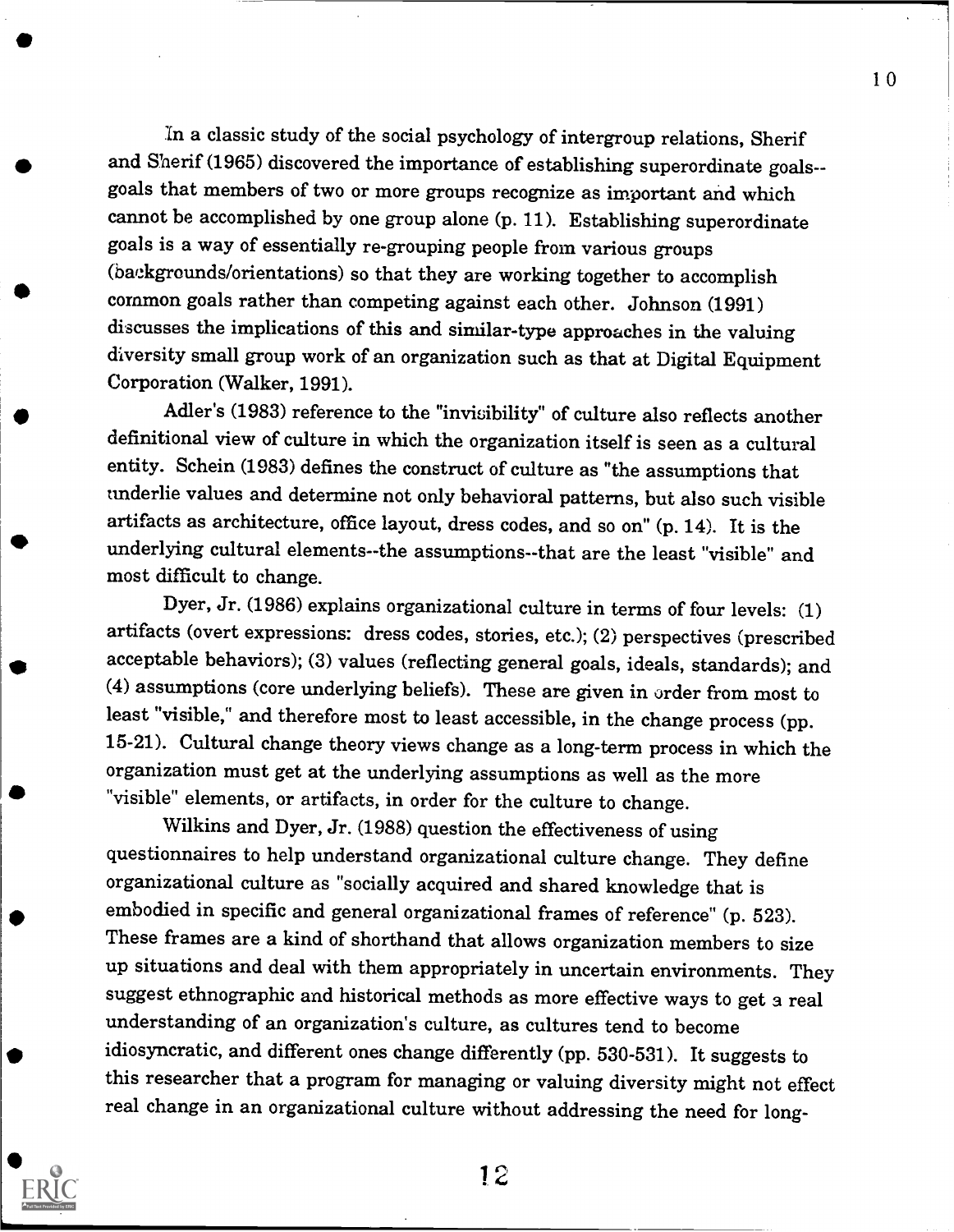term efforts that would increase awareness of deep-seated values and assumptions that underlie the organization's norms and individual behaviors. 11

Buller (1988) recommends a blending of strategic management of human resources with OD interventions as an essential element in successful organizational change. He points to six change activities or areas (such as assessing readiness for change and facilitating and implementing strategic planning) in which strategic management and OD can be fruitfully integrated for organizational change. Buller's emphasis on blending OD practices and strategic management is important because it includes a focus on human resources and processes in addition to the traditional focus on strategy, structure, and rewards (systems) as "basic change levers" for strategically managing change to accomplish organizational goals (p. 52).

Tichy, Fombrun, and Devanna (1982) link human resource management to the strategic functioning of an organization. In their model for strategic organizational management (p. 48), they include various environmental forces and organizational subsystems that affect the successful functioning of an organizational system. Formerly a missing element in the strategic management and planning process, human resources (HR) are integrated as a key element in the author's model. The importance of this model is that it ties strategic human resources management to the overall effectiveness of an organization. It requires that HR management be accountable to the business goals of the organization and that the organization look at developing its human capital as a strategic organizational resource. This might imply that learning to value the diversity of the workforce and leveraging or managing this diversity as an asset could be important strategic elements for increasing an organization's creative and productive capacities.

presource system within the larger organizational system. Two-way arrows Figure 3 is adapted from the Tichy, Fombrun, and Devanna (1982) model. The system for valuing and/or managing diversity is a subsystem of the human indicate the interactive nature of the systems and subsystems.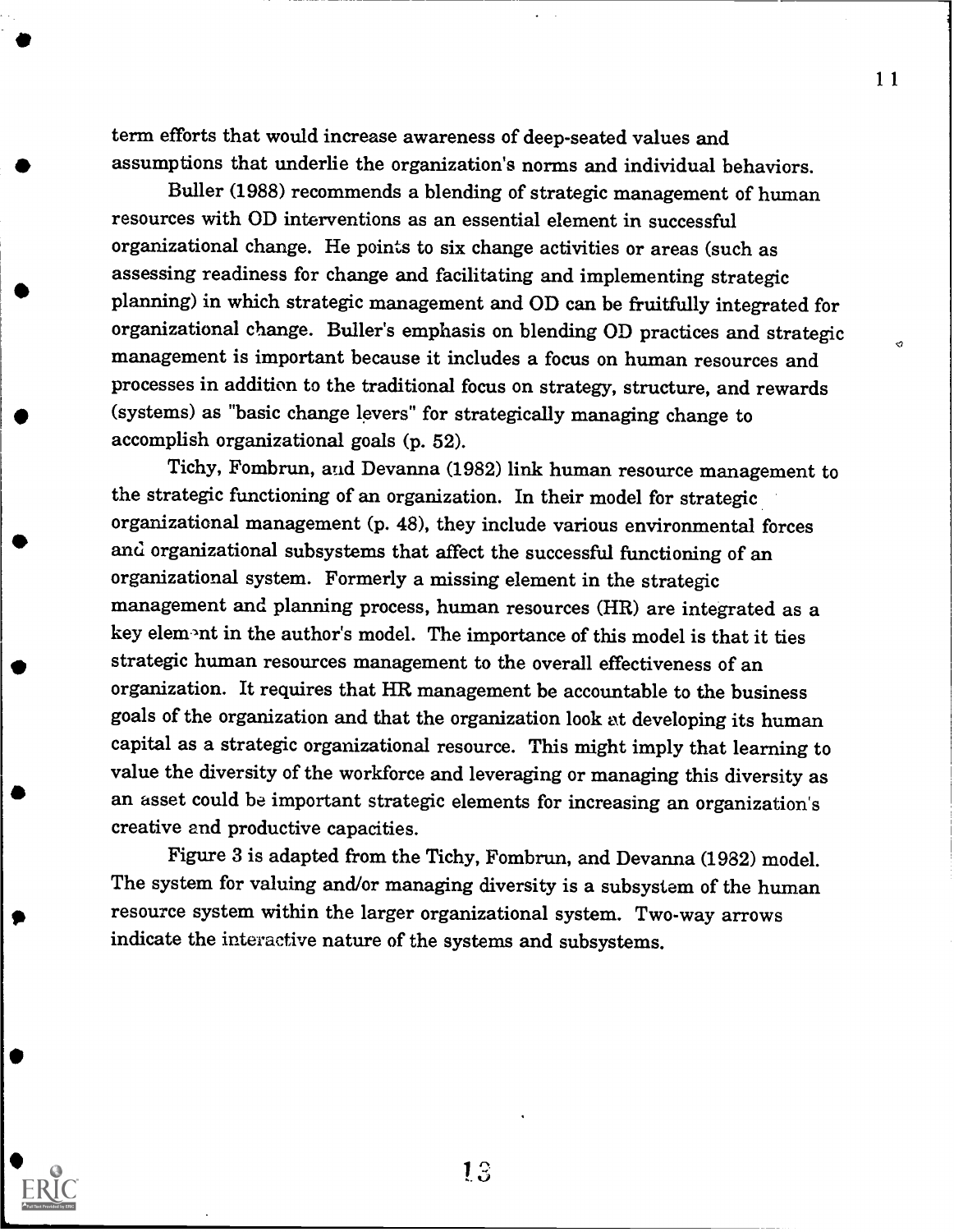



(Adapted from itchy, Fornbrun. and Devannies 1982 "Strategic Management and Environmental Pressures" Model)

41I Environmental forces affect U.S. business organizations at both a global and a national level. Cultural forces, such as the demographic changes in the U.S. workforce, and economic forces, such as increased competition at the global level and decreased productivity at the national level, have put increased pressure on U.S. business organizations to become more productive. On the other hand, an effective human resource program for managing or valuing diversity in an organization might positively affect all the other subsystems, the organization, and the environment.

#### Conclusions and Research Directions

If an increasingly diverse workforce is a definite trend in the United States and if valuing and managing diversity are posited to increase productivity, some questions need to be addressed. For example--Where do diversity programs originate? What are their objectives? How are the results measured? Is valuing and managing diversity a business issue? If so, why? How do we know if these programs are effective? How are valuing and managing diversity defined by different organizations?

The primary goal of training and development programs is to provide workers at all levels of an organization with the knowledge, skills, and abilities needed to perform their jobs effectively and efficiently in order to help the organization meet its strategic business goals. If the productivity of the U.S.

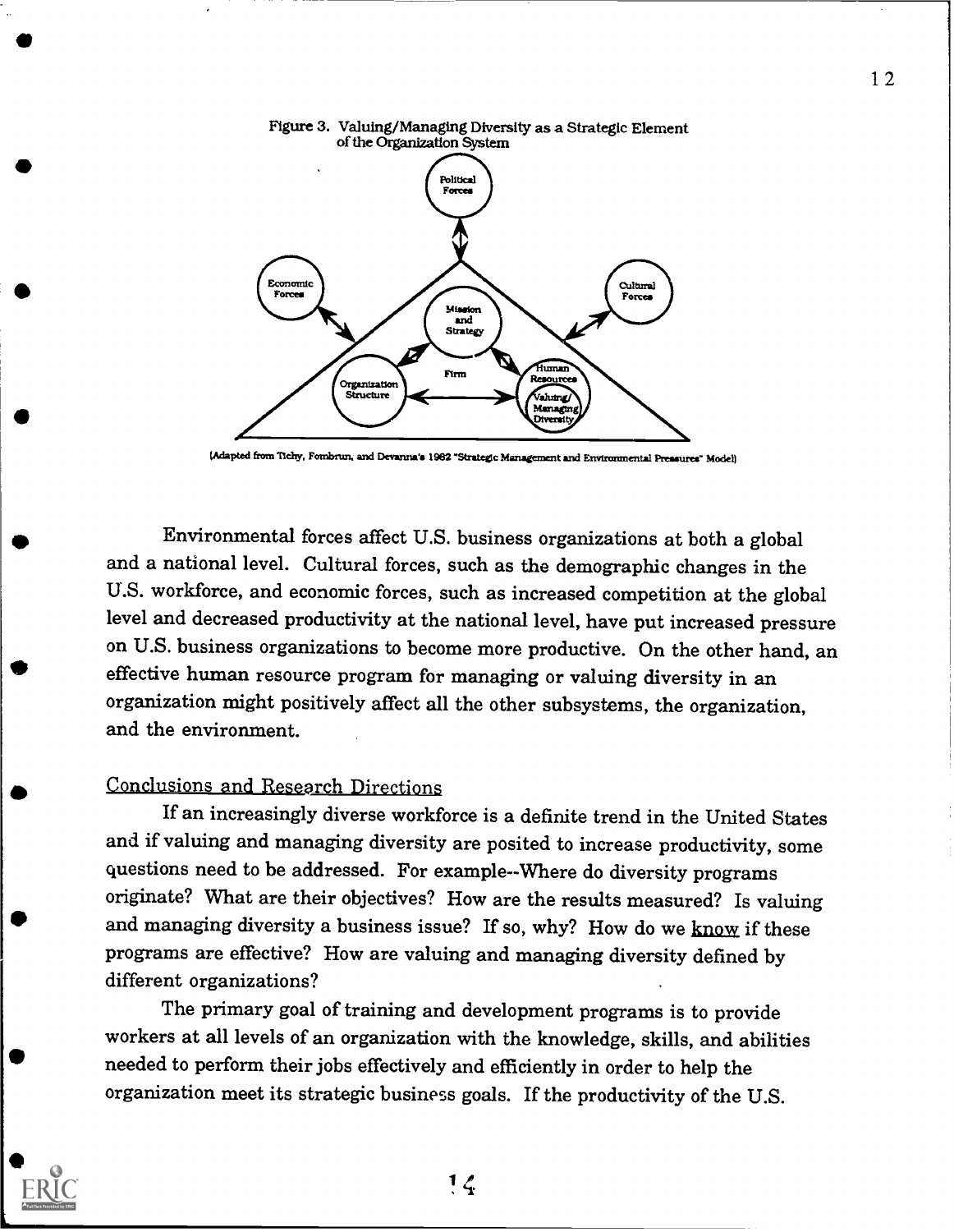workforce is to be enhanced through training and development programs for valuing and managing diversity, answers to the questions above would help in the research effort to discover what are the most effective programs and why.

The lack of research in the field itself revealed to this researcher the need to identify the status of formal programs, their history in particular organizations, how they have been defined, what their objectives and goals are, how they fit with the organization's mission and goals, and how, or if, their results have been measured and evaluated.

Thus, there is a need for research (1) to describe the current status of valuing and managing  $\acute{\omega}$ versity in the workplace; (2) to identify common components of valuing and managing diversity programs and processes; (3) to develop a taxonomy of effective diversity training and development interventions; (4) to discern whether and how programs are evaluated for individual performance, organizational performance, and economic performance. A descriptive research study would help to establish a baseline from which to proceed in these directions.



15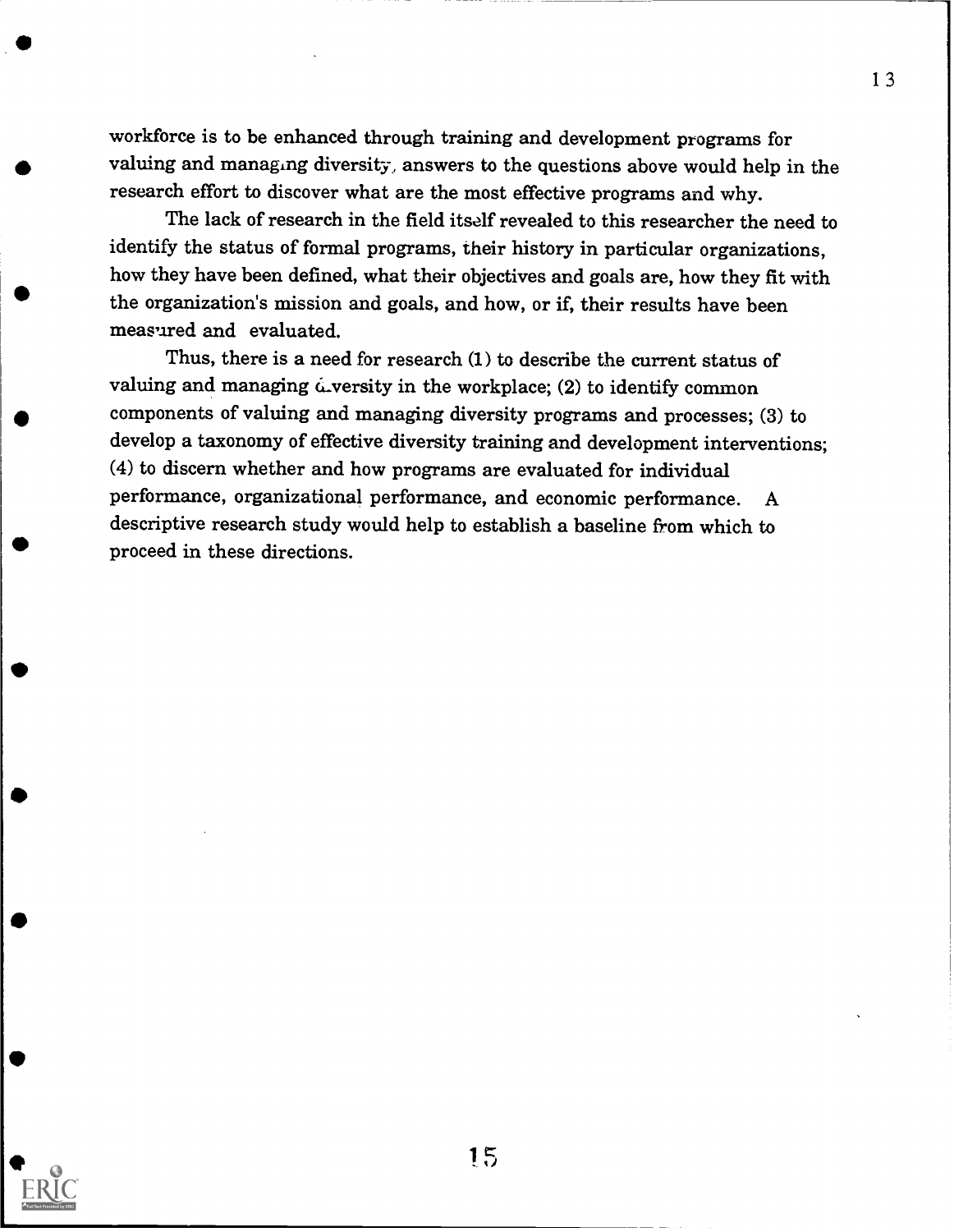References

- Adler, N. J. (1983). Organizational development in a multicultural environment. The Journal of Applied Behavioral Science, 19(3), 349-365.
- Batts, V. A. (1989, Fall). Organizational development consultants: Creating a multicultural workforce. Consulting Psychology Bulletin, pp. 33-35.
- Borg, W. R., & Gall, M. D. (1989). Educational research: An introduction (5th ed.). New York: Longman.
- Buller, P. F. (1988). For successful strategic change: Blend OD practices with strategic management. Organizational Dynamics, 16(3), 42-45.
- Castelli, J. (1990). Education forms common bond. HR Magazine, 35(6), 46-49.
- DeBardelaben, G. (1991). Assessing organizational readiness for adopting the concept of managing and valuing differences in the workplace. In M. A. Smith & S. J. Johnson (Eds.), Valuing differences in the workplace. Alexandria, VA: ASTD Press.
- Dubin, R. (1983). Theory building in applied areas. In M. D. Dunnette (Ed.), Fandbook of Industrial and Organizational Psycholoey, pp. 17-39. New York: John Wiley & Sons.
- Dyer, W. G., Jr. (1986). Cultural change in family firms. San Francisco: Jossey-Bass.
- Elshult, S., & Little, J. (1990). The case for valuing diversity.  $HR$  Magazine, 35(6), 50-55.
- Esty, K. (1990). Employee retention--the sleeping giant of productivity. The Journal of Staffing and Recruitment, 1(3), 9-14.
- Fernandez, J. P. (1991). Managing a diverse work force: Regaining the competitive edge. Lexington, MA: Lexington Books.
- Fitz-Enz, J. (1990). Getting--and keeping--good employees. Personnel, 67(8), 25-28.
- Geber, B. (1990). Managing diversity. Training, 27(7), 23-35.
- Giraldo, Z. I. (1991). Early efforts at achieving a diversified work force: Going beyond EEO/AA. In M. A. Smith & S. J. Johnson (Eds.), Valuing differences in the workplace. Alexandria, VA: ASTD Press.
- Hentges, K., Yaney, J., & Shields, C. (1990). Training and motivating the new labor force: The impact of ethnicity. Performance Improvement Quarterly,  $3(3)$ , 36-44.
- Jackson, B. W., & Holvino, E. (1986). Working with multicultural organizations: Matching theory and practice. In R. Donleavy (Ed.), OD Network 1986

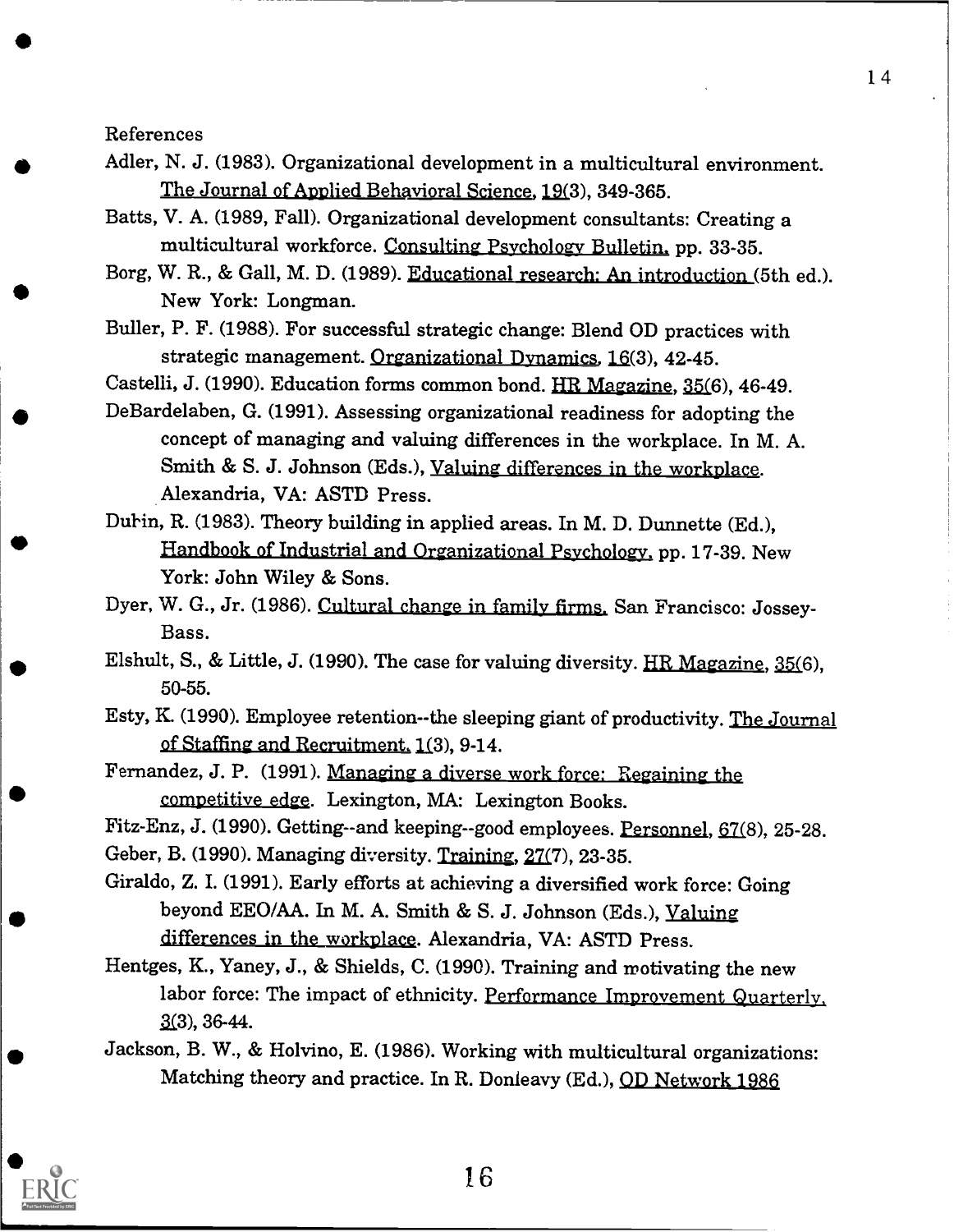Conference Proceedings (pp. 84-96). New York: 1986 Organization Development Network.

- Jamieson, D., & O'Mara, J. (1991). Managing workforce 2000: Gaining the diversity advantage. San Francisco: Jossey-Bass.
- Jasinowski, J. J. (1990). America's work force in the 1990s: Trends affecting manufacturers. Washington, DC: National Association of Manufacturers.
- Johnson, S. J. (1991). Diversity in the workplace: How does a valuing differences approach enhance intergroup relations? In M. A. Smith & S. J. Johnson (Eds.), Valuing differences in the workplace. Alexandria, VA: ASTD Press.
- Johnson, S. J. (1992, January). Paradigm change in the workplace: Valuing and managing diversity. Management Memo, 26, 4-6.
- Johnson, W. B., & Packer, A. E. (1987). Workforce 2000: Work and workers for the 21st century. Indianapolis, IN: Hudson Institute.
- Jones, R. T. (1989, February). How do you manage a divers workforce? Training and Development Journal, pp. 13-21.
- Lamb, K. P. (1991). Assessing organizational readiness: Ready, willing, and able. In M. A. Smith & S. J. Johnson (Eds.), Valuing differences in the workplace. Alexandria, VA: ASTD Press.
- Lewan, L. S. (1990). Diversity in the workplace.  $HR$  Magazine,  $35(6)$ ,  $42-45$ .
- Loden, M., & Rosener, J. B. (1991). Workforce America!: Managing employee diversity as a vital resource. Homewood, IL: Business One Irwin.
- Mandell, B., & Kohler-Gray, S. (1990, March). Management development that values diversity. Personnel, pp. 41-47.
- O'Reilly III, C. A., Caldwell, D. F., & Barnett, W. P. (1989, March). Work group, social integration, and turnover. Administrative Science Quarterly, pp. 21- 37.
- Purnell, J. H. 0., & Tervalon, A. (1991). Valuing differences: The Springfield story. In M. A. Smith & S. J. Johnson (Eds.), Valuing differences in the workplace. Alexandria, VA: ASTD Press.
- Sabur, S. A. (1991). Valuing differences as a business issue. In M. A. Smith & S. J. Johnson (Eds.), Valuing differences in the workplace. Alexandria, VA: ASTD Press.
- Schein, E. H. (1983, Summer). The role of the founder in creating organizational culture. Organizational Dynamics,  $12(1)$ , 13-28.



1 7